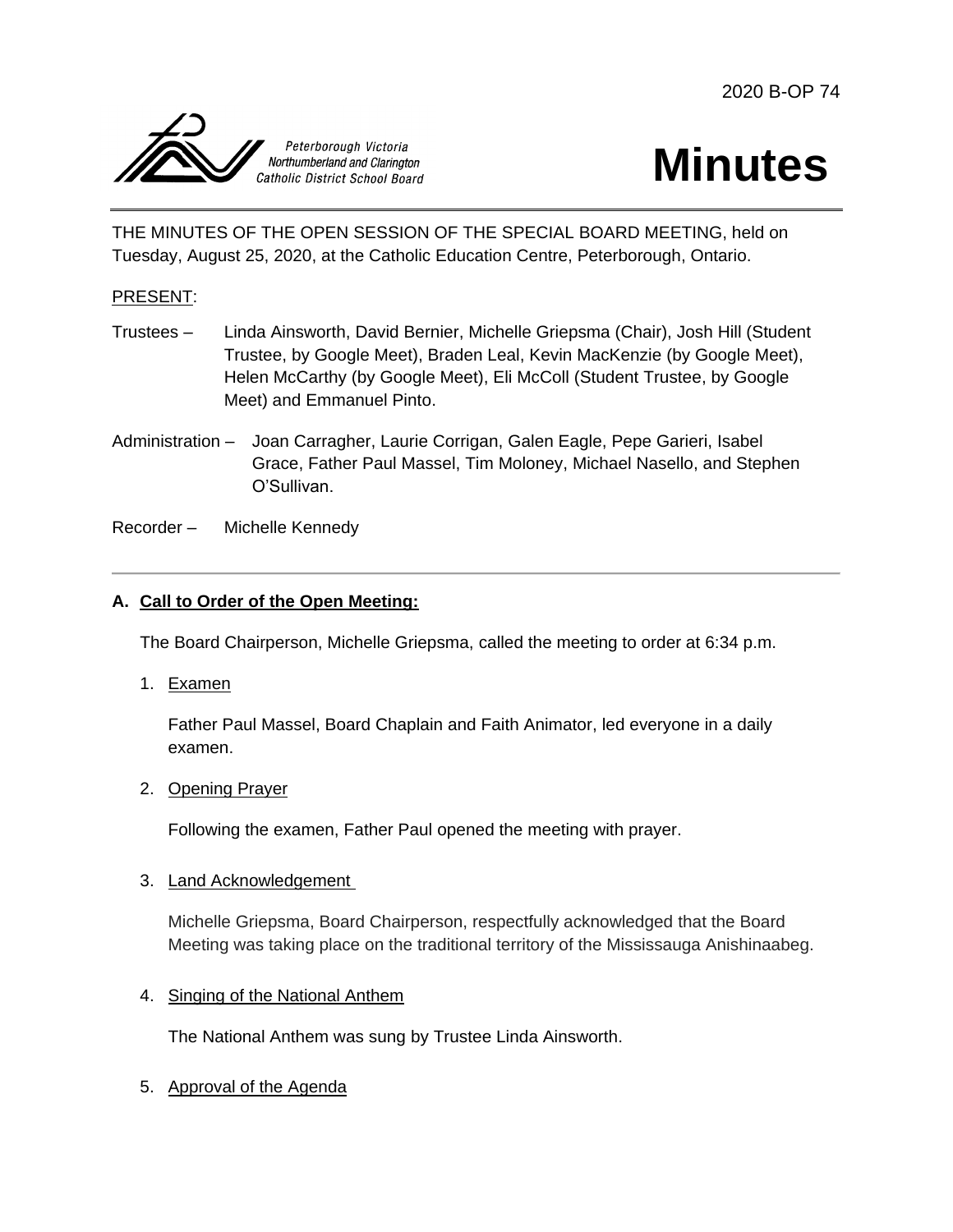MOTION: Moved by Emmanuel Pinto, seconded by Braden Leal

that the Agenda be approved.

Carried.

## 6. Declarations of Conflicts of Interest

There were no declarations of conflicts of interest.

# 7. Approval of the Minutes.

MOTION: Moved by Linda Ainsworth, seconded by Braden Leal

that the minutes of the July 21, 2020 Special Meeting be approved.

Carried.

# 8. Business Arising Out of the Minutes.

There was no business arising from the minutes.

# **B. Reports from the Office of the Director and Student Trustees:**

# **C. Presentations:**

# 1. School Re-opening Plan Update and Summary of Return to School Survey Data.

Michael Nasello, Director of Education updated the Trustees on the progression of the School Re-opening Plan to date and the results of the Return to School Survey that was sent out to parents on August 13. Mr. Nasello informed the trustees on the format of the in-person and virtual programming determined to date and the aspects that have yet to be determined prior to the beginning of the school year. Senior Administration is awaiting information from the Public Health authorities regarding outbreak management and its communication and contingencies should a child become ill at school. The board will be working with union partners to develop understandings of changed working environments. Following his presentation, the Director answered questions from the trustees.

# **D. Programs and Services:**

# 1. Child Care Centres and Programs Update.

Kerri Riel, Early Years and Child Care Program Supervisor, updated the trustees on the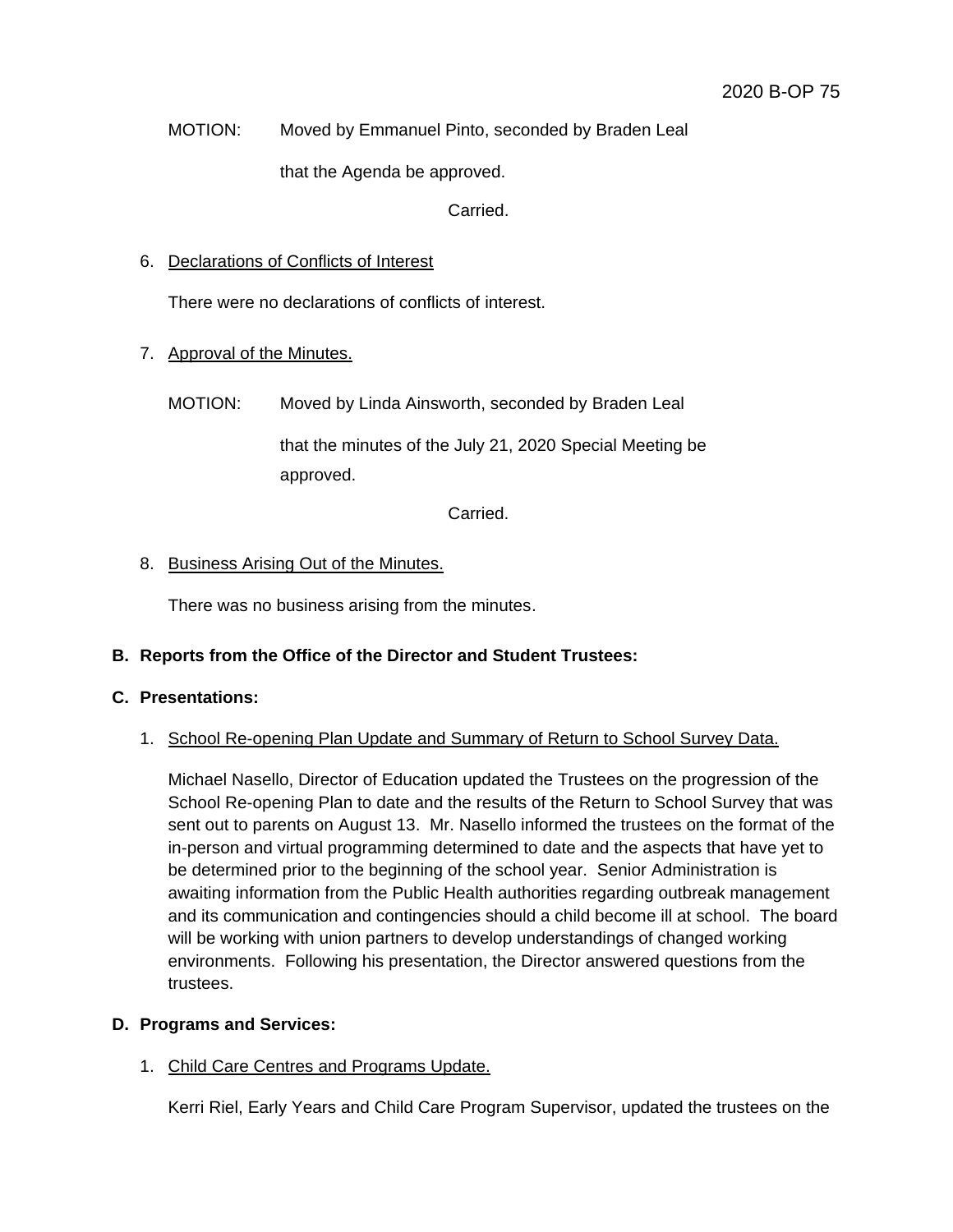operations of Early Years at PVNC and the planned return to learning. An overview of the child care operations during the pandemic was reviewed. Complete re-opening of child care, including before and after care, will take place on September  $1<sup>st</sup>$  with newly established guidelines and enhanced health and safety protocols. EarlyON programs will also resume for registered families on September  $1<sup>st</sup>$ . Ms Riel invited and answered questions from the trustees.

# **E. Business, Finance and Governance:**

1. 2020-2021 Budget Update on Reserve Fund.

Isabel Grace, Superintendent of Business and Finance provided background information relating to the expected negative financial implications of the COVID-19 pandemic to the Board's operating expenses. Additional funding announced by the Ministry to assist with anticipated exceptional expenses was also reviewed. It is expected that there will not be enough additional funding to cover all of the additional pandemic-related expenses.

MOTION: Moved by David Bernier, seconded by Linda Ainsworth

that the Board authorize Administration to exceed the 2020-2021 approved budget for expenses related to re-opening during the COVID-19 pandemic, thereby increasing the in-year deficit to a maximum of 2% of operating expenses.

Carried.

# 2. Ontario Catholic School Trustees Association (OCSTA) Open Session Report.

Board Chairperson Michelle Griepsma reported that information about the OCSTA discussion topics for the regional meetings would be forthcoming and reviewed at the September Committee of the Whole meeting.

# **F. Human Resources:**

- **G. Policy Development:**
- **H. Old Business:**
- **I. New Business:**
- **J. Bring Forward:**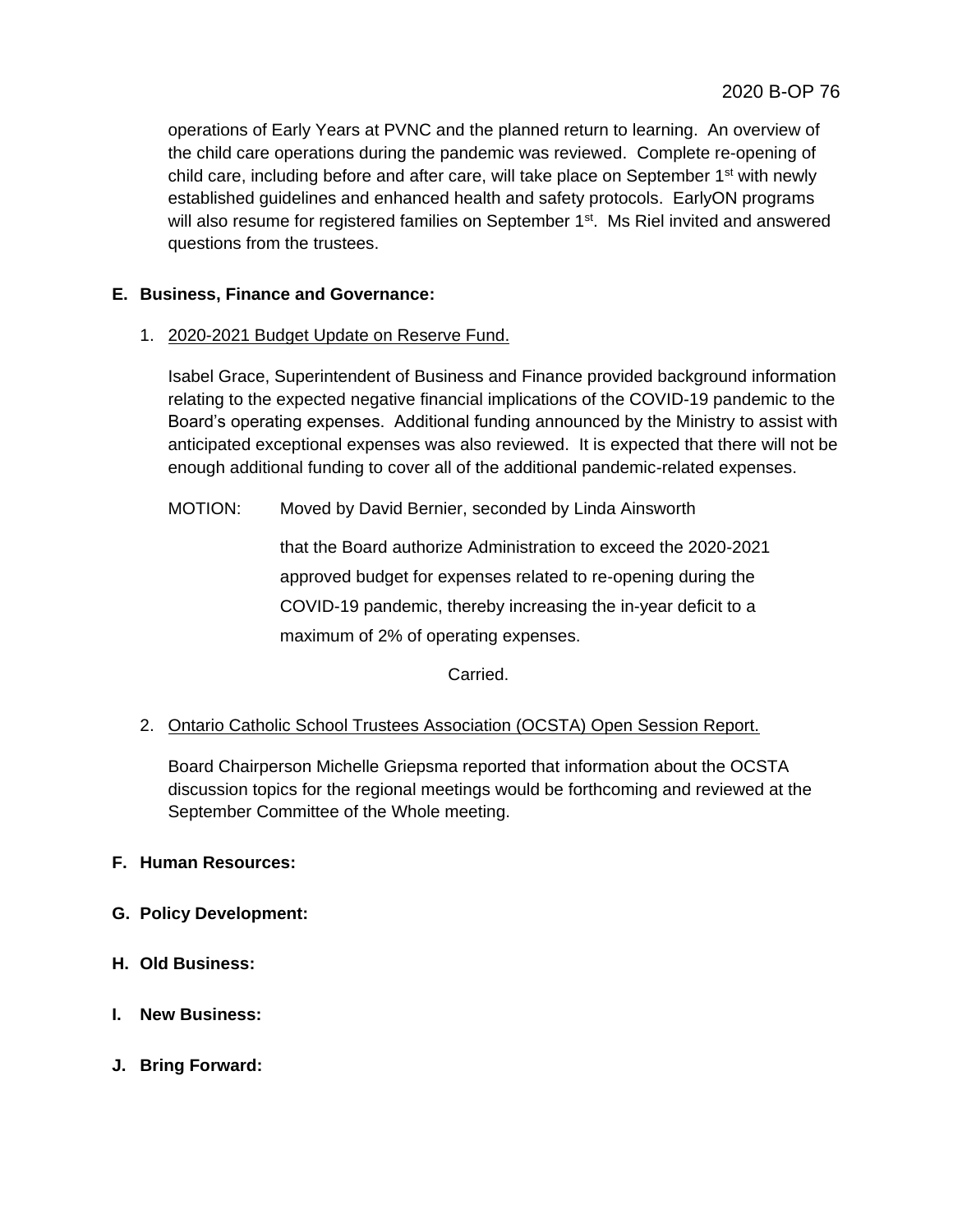## **K. Information Items:**

## **L. Future Meetings and Events:**

## 1. Board Meeting

a. Board Meeting Open Session, September 22, 2020, 6:30 p.m. (In-camera Session, 6:00 p.m.)

## 2. Board Standing Committee Meetings: (Listed in chronological order.)

- a. Chairperson's Committee, September 14, 2020, 4:30 p.m.
- b. Committee-of-the-Whole, September 14, 2020, 6:30 p.m.
- c. Policy Development Committee, September 29, 2020, 6:30 p.m.

## 3. Other Committee Meetings: (Listed in chronological order.):

- a. First Nation Métis and Inuit Advisory Committee, September 15, 2020, 6:30 p.m.
- b. Special Education Advisory Committee, September 17, 2020, 6:30 p.m.
- c. Student Council Liaison Committee, September 22, 2020, 4:15 p.m.
- d. Catholic Parent Engagement Committee Meeting, September 28, 2020, 6:30 p.m.
- e. STSCO Governance Committee Meeting, October 7, 2020, 3:00 p.m.
- f. Audit Committee Meeting, TBA
- g. Faith and Equity Advisory Committee Meeting, TBA
- h. French as a Second Language Advisory Committee, TBA
- i. Supervised Alternative Learning Meeting, TBA.
- 4. Board Events:
	- a. Clarington Education Development Charges, Virtual Joint Meeting with Kawartha Pine Ridge District School Board, September 10, 2020, time to TBD.
	- b. OCSTA Fall Regional Virtual Meeting, September 23, 2020, 9:00 a.m.
	- c. Secondary School Graduation Ceremonies for Class of 2020, Thursday, October 8, 2020. (Format to be determined.)
	- d. PVNC Retirement Celebration, November 6, 2020. (Virtual Event)

## MOTION: Moved by Emmanuel Pinto, seconded by David Bernier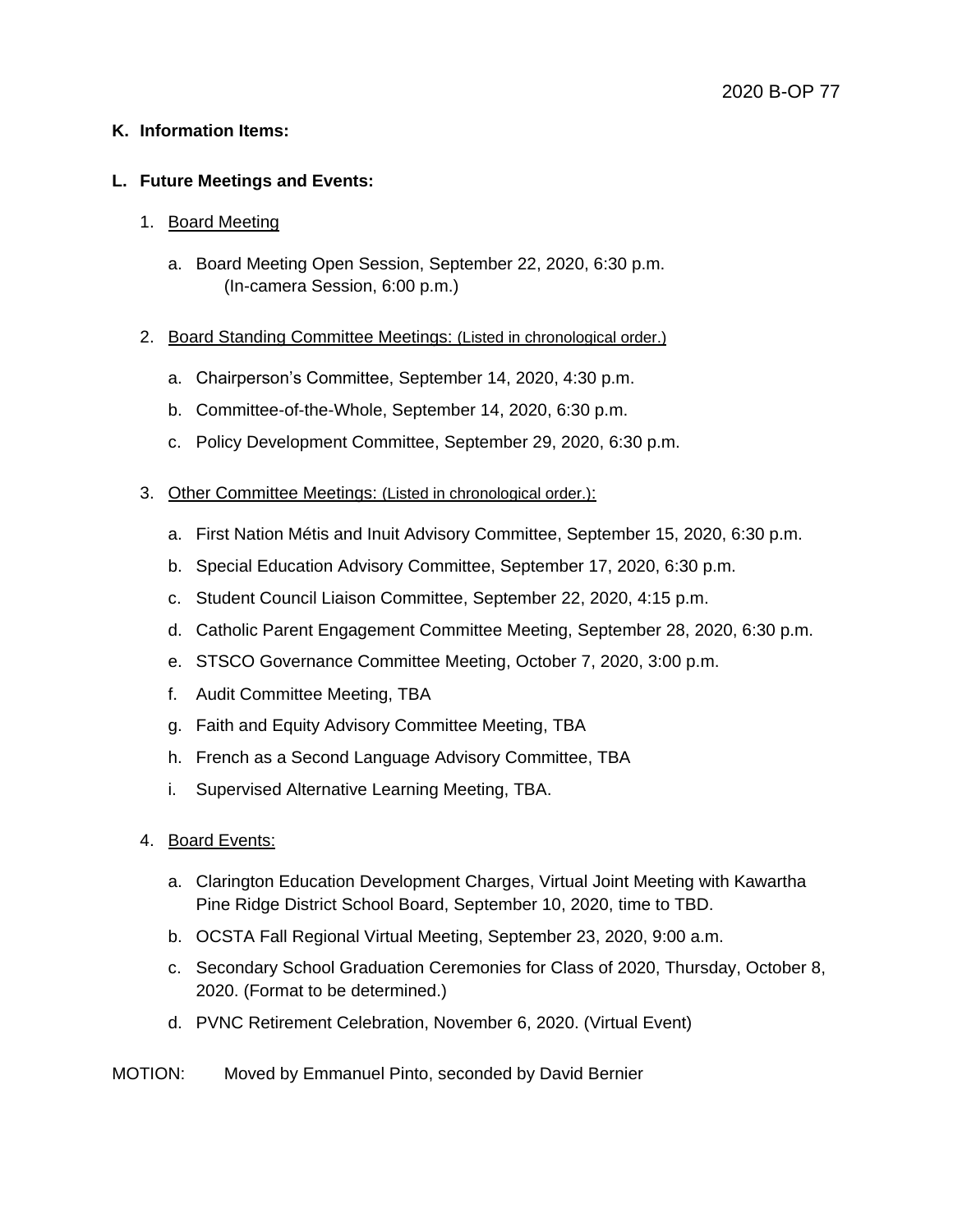that the meeting convene in closed session at 8:49 p.m.

Carried.

The meeting re-convened in open session at 9:02 p.m. to discuss a matter that was moved from closed session under 'Other Urgent Matter' to open session under 'New Business' as item I.1, We Activities Report.

## **I. New Business:**

1. We Activities Report

Michael Nasello, Director of Education, reviewed the activities and involvement of PVNC Catholic Schools with the WE organization and a contracted speaking engagement with Craig Keilburger, paid for with funding from the Ontario Ministry of Education Parents Reaching Out Grant. There was discussion about the frequency and types of student WE activities and the Ministry's suspension of ties to the WE Organization was noted.

MOTION: Moved by Helen McCarthy, seconded by Braden Leal

that the Board authorize the Director to cancel the contract with WE for the speaking engagement on May 19, 2021.

Carried.

# **M. Conclusion:**

- 1. Report from the In-camera Meeting
	- MOTION: Moved by Helen McCarthy, seconded by Linda Ainsworth

that the Board approve the actions and the discussions arising from the August 25, 2020, in-camera session, as follows:

- A. Call to Order:
	- 1. Opening Prayer
	- 2. Motion for the Approval of agenda with addition of item E.2, Staffing Update.
	- 3. No conflicts of interest declared.
	- 4. Motions for the approval of the minutes from the July 21, 2020 Special In-camera meeting and the August 6, 2020 Special Incamera meeting.
- D. Business, Finance and Governance: